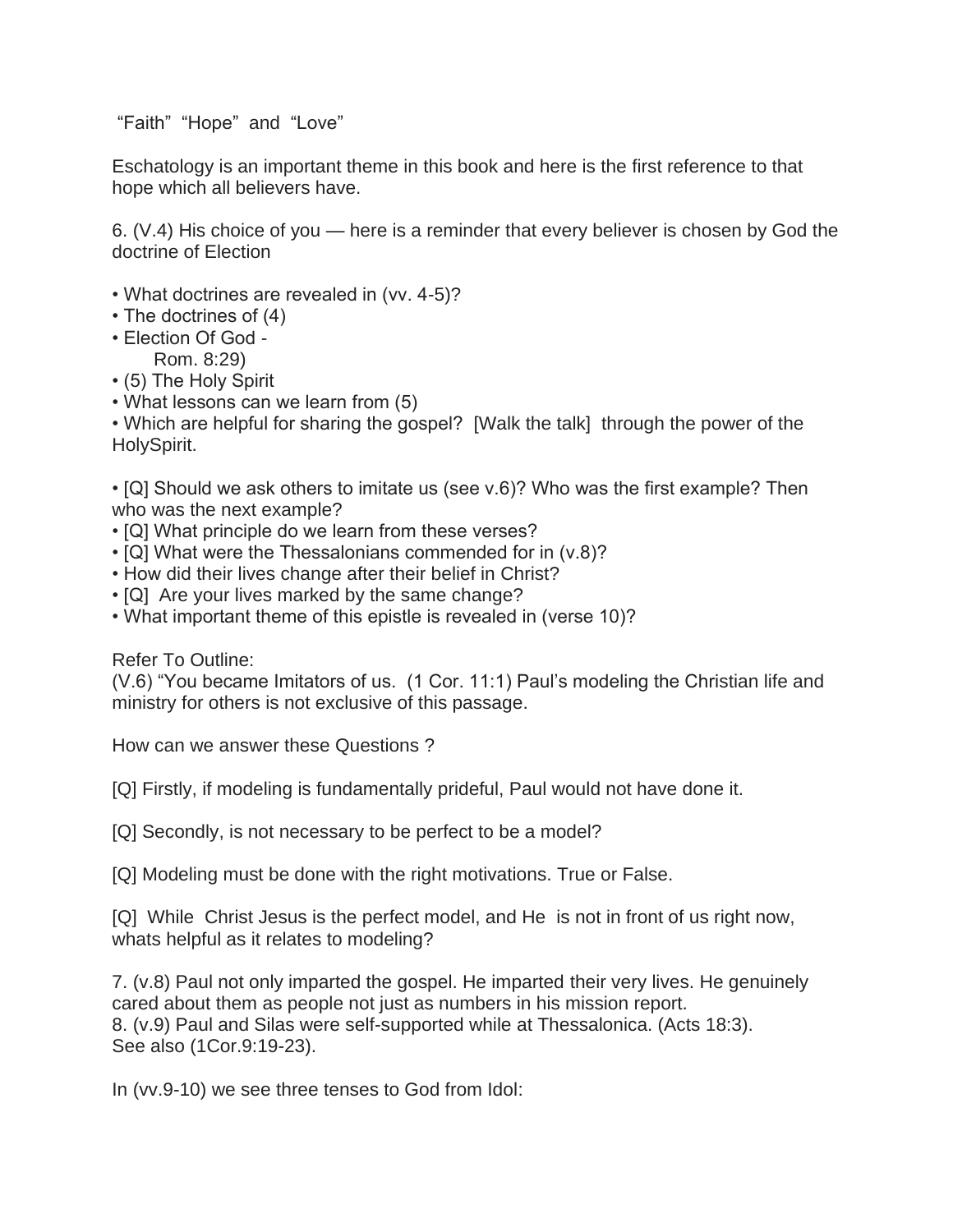Past — "Ye turned to God from idols" Present — "to serve the Living and True God Future — "to wait for the His Son from Heaven."

Paul teaches this young church six major doctrines:

- $\cdot$  Election (1:4)
- Holy Spirit (1:5-6)
- Assurance (1:5)
- Trinity (1:1,5,6)
- Conversion (1:9)
- Second Coming of Christ (1:10)

1THESSALONIANS 2:1-9

The Servant Of The Lord

The backward look is continued — Paul talks about himself and Silas and Timothy.

In (vv.1-6) we see motive and method of Paul was there only three weeks

It was not in "vain" (without results) (v.1)

They were "bold" in spite of "contention" (conflict).  $-$  (v.2)

Our preaching was not "deceit" - error - (v.3)

Approved by  $God - (v.4)$ 

He used no 'flattering words".  $-$  (v.5). [Q] why would some teachers engage i flattering word?

Sought no glory from men  $-$  (v.6)

Conduct as a preacher — "gentle" as a "nurse" —  $v.7$ )

"Affectionate" — and "dear" —  $(v.8)$ 

"Laboring night and day"  $-$  (v.9)

Cross reference on motivation